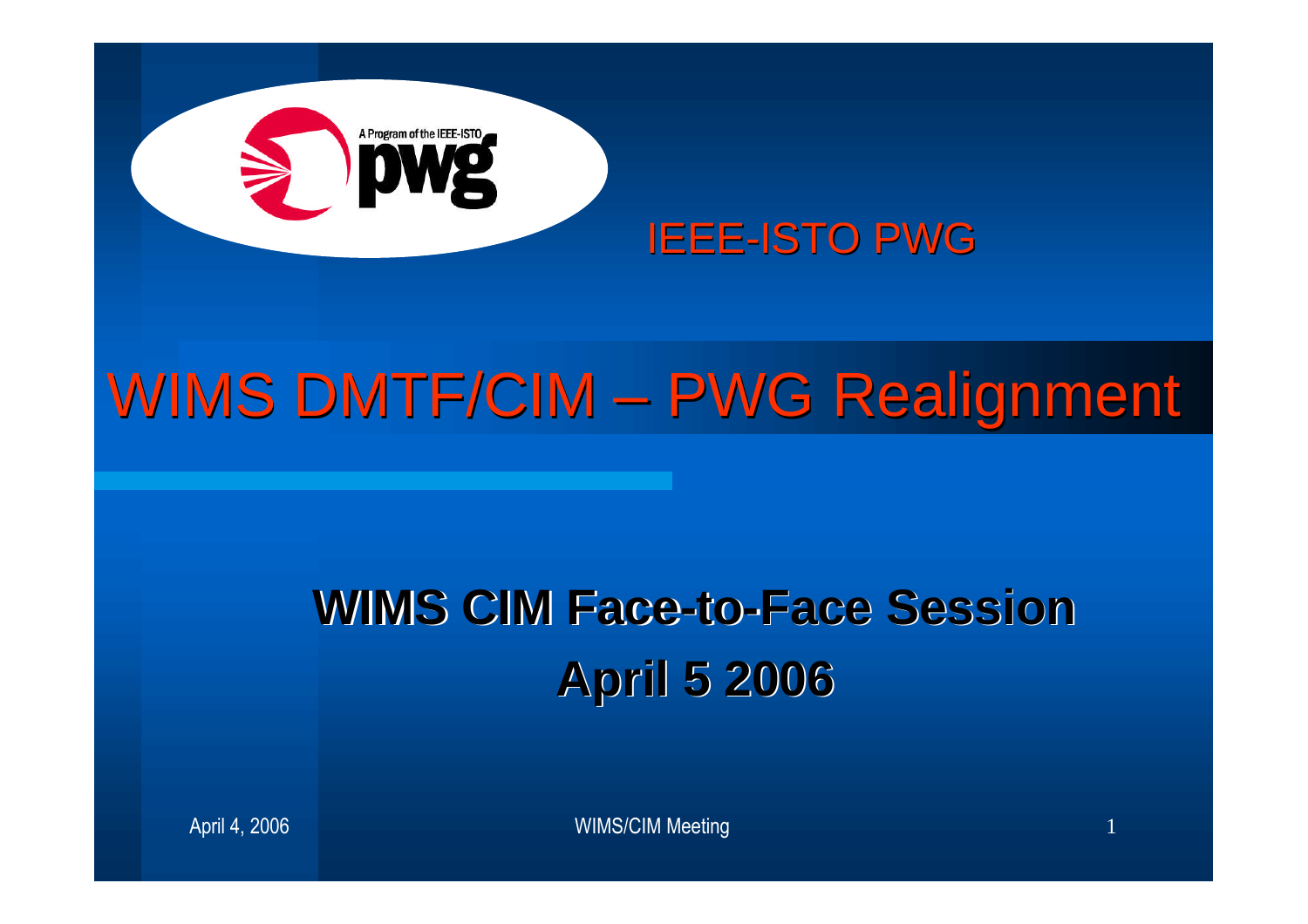# **Agenda**

#### **DMTF/PWG CIM Realignment**

- **Statement of Alliance, Three Phase Approach, Status of Phase 1**
- **Brief Presentation of Printer Class "White" Paper and CR**
- **Solicitation and Consideration of "Call for Objections" issues**
- **PWG Printer Management data model in Web Services –**
	- **Presentation on Web Services by Rick Landau**
	- **ftp://ftp.pwg.org/pub/pwg/wims/cim/PWG%20- %20Intro%20to%20WS-Management%2020060404.pdf**
	- **Discussion**
		- **Get the Management Data Model Right!**
		- **Argument for relying on updated CIM to assure compatible model in WS**
		- **Other Topics**
			- **WSDM "Showcase" printer support**
			- **Handling of MFP Management**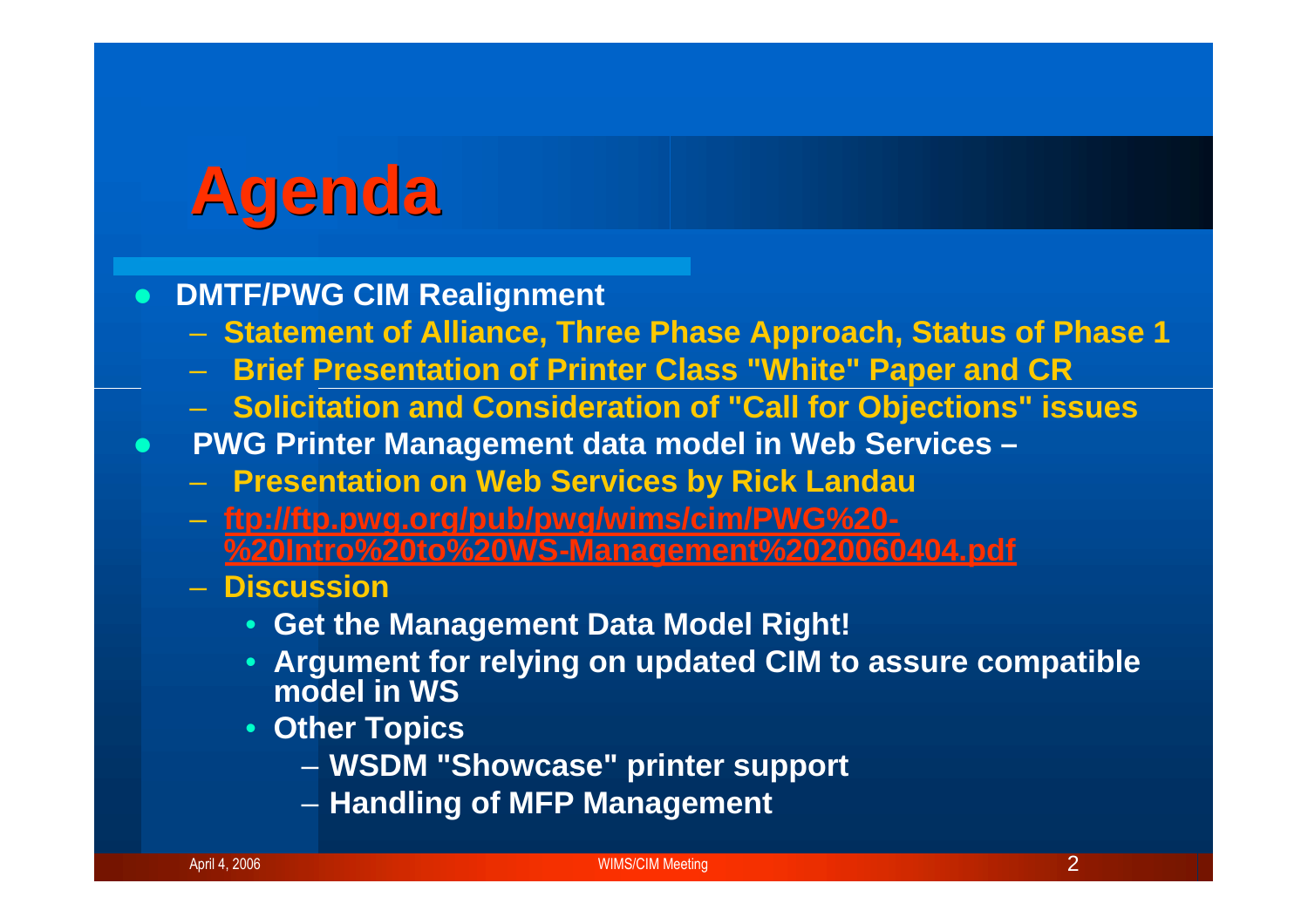### **WIMS/CIM WG Purpose**

**Alliance with DMTF: "Together, the groups will work to review and update the DMTF's Common Information Model (CIM) with input based on the latest Printer Management Information Base (MIB) and the PWG Common Semantic Model."**

**June 14, 2005 DMTF Press release**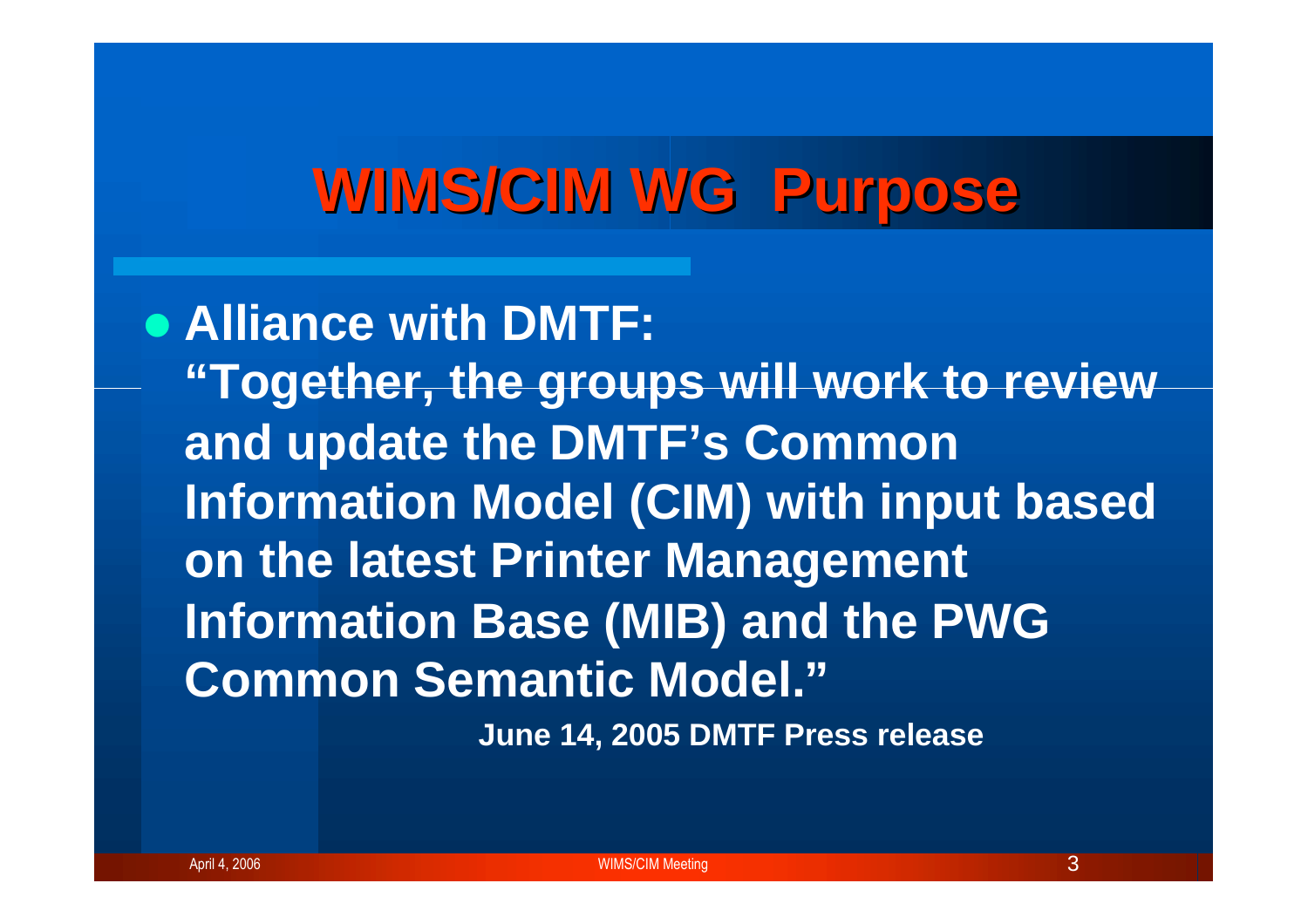# **CIM Alignment Project**

### **Approach**

- Three Phases
	- **Phase 1 - Editorial corrections; mapping objects, additional enums**
	- **Phase 2 - Fix definitions of ambiguous properties, deprecate non-interoperable properties; move properties to correct parent class**
	- **Phase 3 – Add needed management items that are available through printer management applications**
- **Create "white paper" description of changes with explanations**
- **Create formal DMTF Change Requests (CR) from white paper**
- **Issue Call for Objections to alert PWG membership to changes**
- **Submit CRs to DMTF/CIM**
- **When all CR's Approved by DMTF, update White Paper and submit to PWG as Informative Document**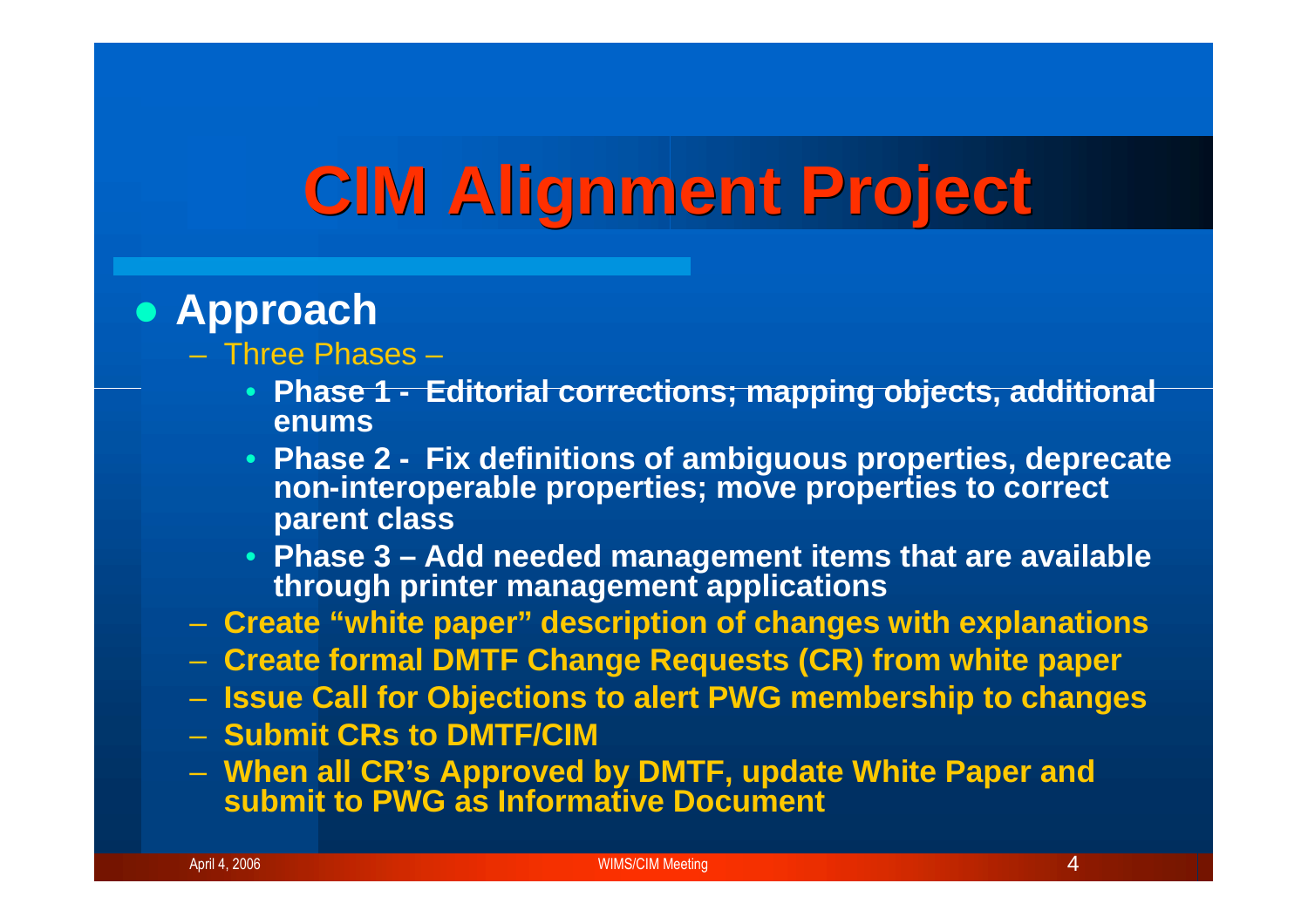# **CIM Alignment Status**

#### **Phase 1 Printer Class Changes**

- **"White Paper" in PWG for "Call for Objections"**
- **DMTF Printer Class MOF "Change Request" complete, in Call for Objections**
- **Consideration of Objections at CIM meeting**
- **Pending Consideration of Objections, Phase 1 documents to be submitted to DMTF CIM Core**
- **No Objections received as of 3 April**
- **Phase 1 – Other Printing-Related Classes**
	- **Objective to have "White Paper" out by May start.**
	- **"Change Requests" out by May end**
	- **Call for Objections before next Face to Face.**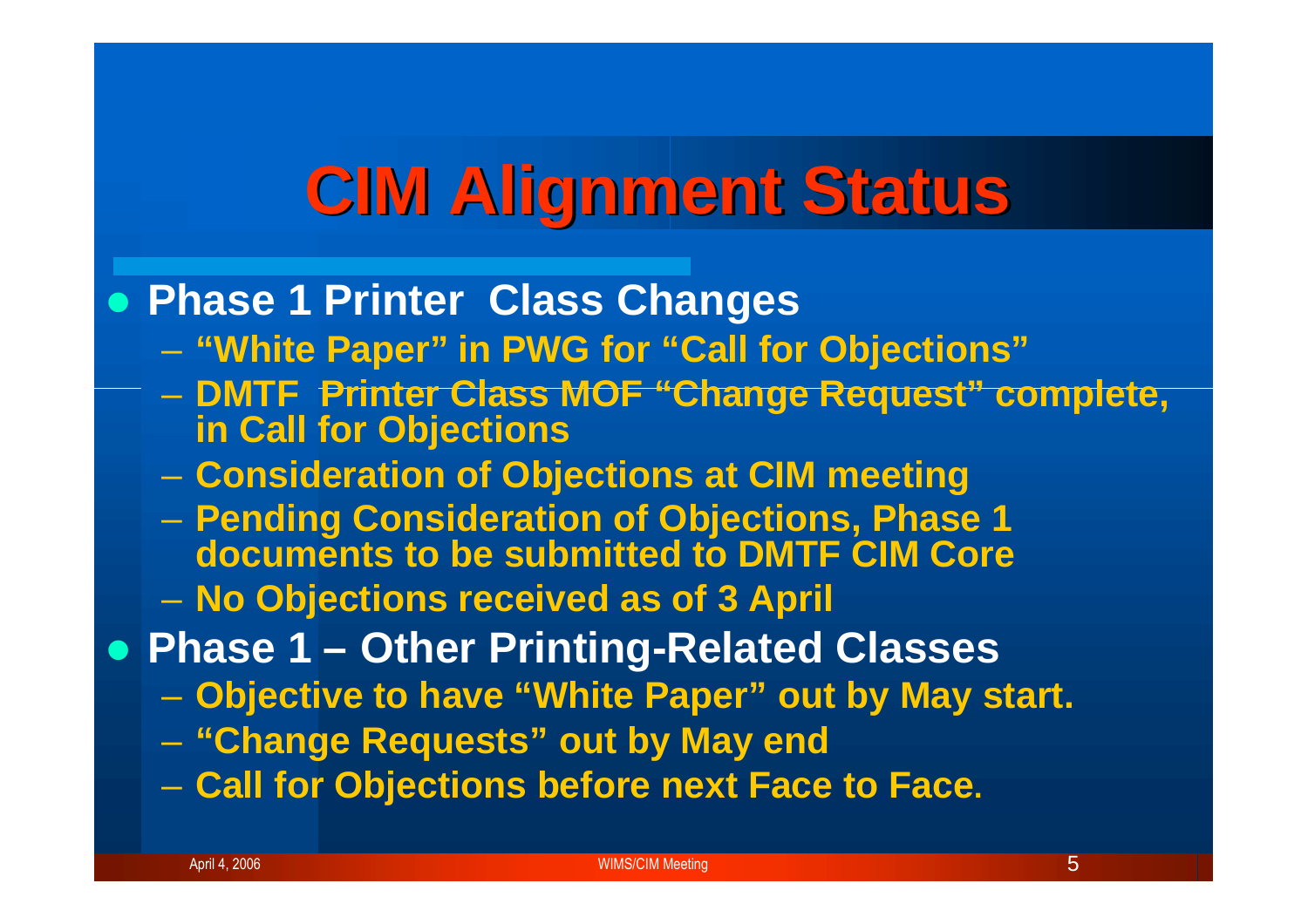### **Documents & Call for Objections**

- Two Phase 1 Printer Class Documents are ready
	- PWG CIM Printing Refresh v1.0 (16 March 2006) ftp://ftp.pwg.org/pub/pwg/wims/wd/wdwimscimprint10-20060316.htm
	- Change Request for CIM\_Printer.mof in CIMv2.11. ftp://ftp.pwg.org/pub/pwg/wims/wd/CIMCoreNNNN N.000-20060322.htm
- **Any Comments or Objections?**